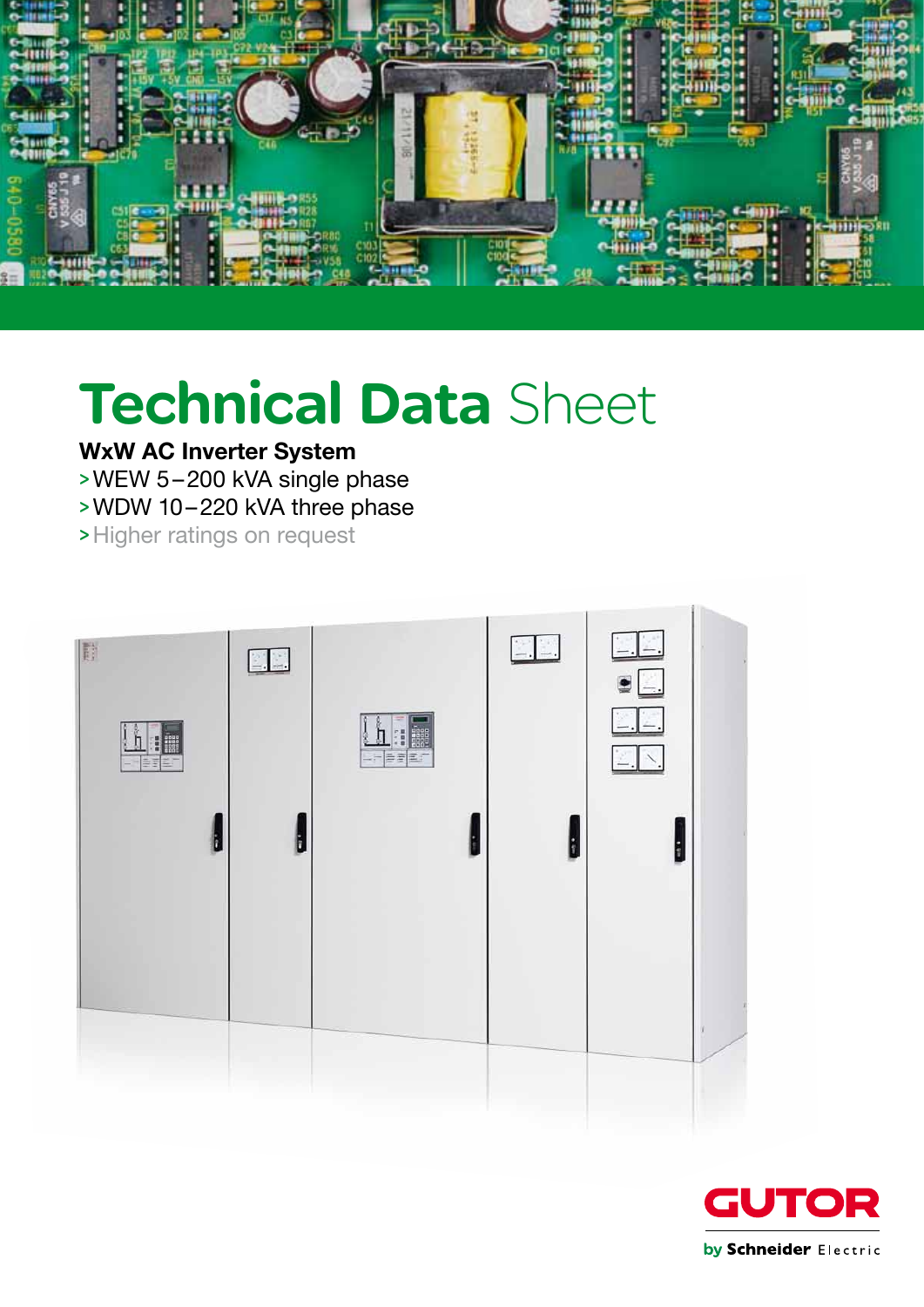# Technical data WEW single phase/WDW three phase

# Inverter input

| DC.                                                    | 110/125/220/400VDC    |
|--------------------------------------------------------|-----------------------|
| Inverter input range (Output tolerance $+/-1$ %)       | $+20/ -15%$           |
| Inverter maximum input range (Output tolerance +/-10%) | typical $+/-25\%$     |
| Bypass input voltage single phase                      | 1x220/230/240V +/-10% |
| three phase                                            | 3x380/400/415V +/-10% |
| Frequency                                              | $50/(60)$ Hz +/-6%    |

# Inverter output

| Nominal inverter rating                  | kVA at lagging 0.8 PF                         |
|------------------------------------------|-----------------------------------------------|
| Voltage single phase                     | 1x220/230/240V                                |
| three phase                              | 3x380/400/415V                                |
| Voltage regulation:                      |                                               |
| static within $0-100\%$ load             | $+/-1$ %                                      |
| dynamic at 100% load surge               | $+/-4%$                                       |
| regulation time                          | $<$ 25 ms                                     |
| Overload:                                |                                               |
| Inverter 1 min                           | 150%                                          |
| Inverter 10 min                          | 125%                                          |
| Bypass 100 ms                            | 1000%                                         |
| Short-circuit inverter 50-100 ms         | 200%                                          |
| Frequency                                | 50/60 Hz                                      |
| Frequency stability, free running        | < 0.01 %                                      |
| Synchronization range                    | 0.5/1/2/4/6/8%                                |
| Slew rate single unit                    | $0.25/0.5/1/2/4$ Hz/s programmable            |
| Slew rate redundant system               | $4.0$ Hz/s                                    |
| Wave form                                | sinusoidal                                    |
| Admissible output crest factor           | unlimited                                     |
| Distortion factor:                       |                                               |
| Linear load                              | $< 3\%$                                       |
| Non-linear load according to IEC 62040-3 | $\leq 5\%$                                    |
| Allowable power factor                   | $0.4$ lag $-0.9$ lead                         |
| Fault clearing capability                | 30% of UPS nom. current rated gG fuse         |
|                                          | (IEC 60269) within 10 ms and bypass available |
|                                          |                                               |

# General data

| Ambient temperature range for storage   | from -20 to +70 $^{\circ}$ C                    |
|-----------------------------------------|-------------------------------------------------|
| Ambient temperature range for operating | form -10 to +40 $\degree$ C (100% nominal load) |
| Altitude above sea level                | 1000 m without load de-rating                   |
| Allowable air humidity                  | <95% (non condensing)                           |
| Noise level standard n+1 fan system     | 60-70 dBA depending on type                     |
| Noise level 100% redundant fans         | 65-75 dBA depending on type                     |
| Efficiency                              | up to 93% depending on type                     |
| Cooling                                 | forced-air ventilation with redundant $n+1$     |
|                                         | monitored fans                                  |
| Degree of protection                    | IP20 according to IEC 60529                     |
| Paint                                   | pebble gray, RAL 7032 structure                 |

### **Standards**

| Safety             | IEC/EN 62040-1-2               |
|--------------------|--------------------------------|
| FMC.               | IEC 62040-2, EN 50091-2        |
| Performance        | IEC/EN 62040-3                 |
| UPS classification | VFI-SS-111 acc. to IEC 62040-3 |
| Conformitv         | CE-Label                       |

# Data subject to changes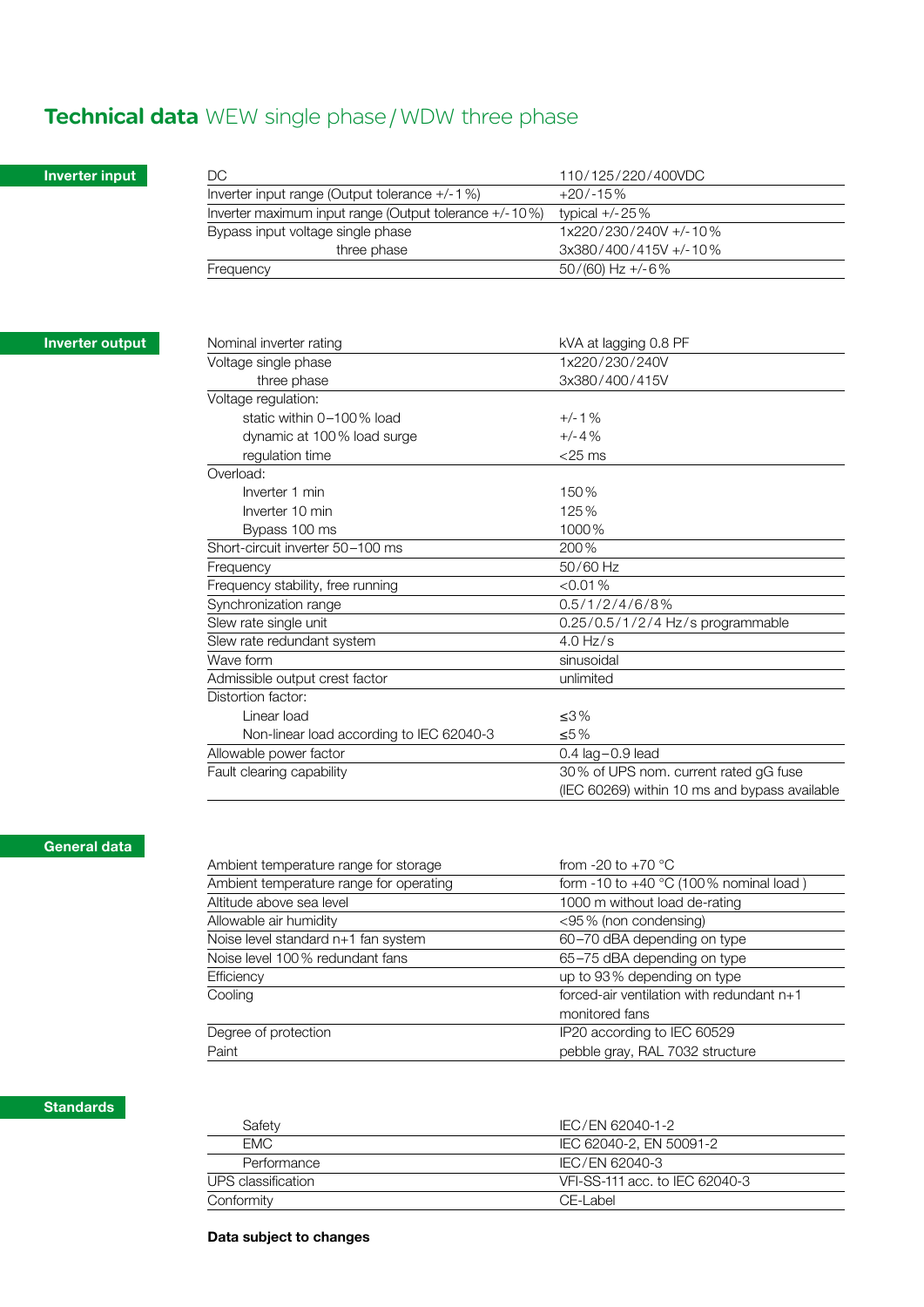# **Specification** WEW single phase/WDW three phase

#### Typical single-line drawing



#### Single phase drawing

# Battery voltage & UPS ratings

| Voltage (VDC)     | 110 |    | 125 |    |     | 220 | 400 |     |
|-------------------|-----|----|-----|----|-----|-----|-----|-----|
|                   | 5   |    | 5   |    | 5   |     |     |     |
|                   | 10  | 10 | 10  | 10 | 10  | 10  | -   |     |
|                   | 15  | 15 | 15  | 15 | 15  | 15  |     |     |
|                   | 20  | 20 | 20  | 20 | 20  | 20  |     |     |
|                   | 30  | 30 | 30  | 30 | 30  | 30  |     |     |
|                   | 40  | 40 | 40  | 40 | 40  | 40  |     |     |
|                   |     |    |     |    | 50  |     |     |     |
|                   |     | 60 |     | 60 | 60  | 60  |     |     |
| UPS ratings (kVA) |     | 80 |     | 80 | 80  | 80  |     |     |
|                   |     |    |     | -  | 100 | 100 |     |     |
|                   |     |    |     |    |     | 120 | 120 | 120 |
|                   |     |    |     |    |     |     | 150 |     |
|                   |     |    |     |    |     | 160 |     | 160 |
|                   |     |    |     |    |     | -   | 200 |     |
|                   |     |    |     |    |     |     |     | 220 |

#### Higher ratings and other voltages on request

■ single phase ■ three phase

#### Standard configuration

# Single Inverter

| יש יש יו יי שיפי ייש                                                   |              |                      |  |  |  |
|------------------------------------------------------------------------|--------------|----------------------|--|--|--|
| Inverter output voltage                                                | single phase | 1x230V               |  |  |  |
|                                                                        | three phase  | 3x400V/230V          |  |  |  |
| Bypass input voltage                                                   | single phase | 1x230V +10/-10%      |  |  |  |
|                                                                        | three phase  | 3x400V/230V +10/-10% |  |  |  |
| Frequency                                                              | $50Hz + -6%$ |                      |  |  |  |
| Inverter input switch                                                  |              |                      |  |  |  |
| Power-Module for nominal rating                                        |              |                      |  |  |  |
| Manual Bypass Switch 3 pos in Inverter                                 |              |                      |  |  |  |
| Static switch EN (line power side) with additional backfeed protection |              |                      |  |  |  |
| Static switch EA (Inverter side)                                       |              |                      |  |  |  |
| System front panel with additional LEDs for direct alarm display       |              |                      |  |  |  |
| LC display unit with keyboard                                          |              |                      |  |  |  |
| Alarm relays for battery operation and common alarm                    |              |                      |  |  |  |
| Bottom cable entry                                                     |              |                      |  |  |  |
| Ground terminal                                                        |              |                      |  |  |  |
| N+1 monitored two-speed fans                                           |              |                      |  |  |  |
| Ambient temperature range from -10 to +40 $^{\circ}$ C                 |              |                      |  |  |  |
| Protection IP20                                                        |              |                      |  |  |  |
| Structure is painted pebble gray, RAL 7032                             |              |                      |  |  |  |
| <b>Black start facility</b>                                            |              |                      |  |  |  |

# **Options**

| Parallel redundant configuration                     |  |
|------------------------------------------------------|--|
| Other output voltages single phase<br>110-288V       |  |
| three phase<br>190-690V                              |  |
| Frequency 60Hz +/-6%                                 |  |
| Bypass input switch                                  |  |
| <b>Bypass input MCCB</b>                             |  |
| Battery temperature alarm                            |  |
| Diode for reverse polarity protection                |  |
| Inverter input isolator                              |  |
| Inverter input circuit breaker                       |  |
| Larger inverter Power Module +1 step*/+2 steps*      |  |
| Battery asymmetry supervision                        |  |
| AC ground fault alarm                                |  |
| RS-232 Interface (event log download)                |  |
| RS-485 Interface                                     |  |
| RJ-45 Ethernet port for WEB browser based monitoring |  |
| RS-485 MODBUS Protocol (slave)                       |  |
| External time synchronization                        |  |
| Top cable entry                                      |  |
| Top & bottom cable entry                             |  |
| Space heaters                                        |  |
| Ventilation 100% redundant                           |  |
| Panel lighting                                       |  |
| Ambient temperature maximum +55 °C                   |  |
| Allowable altitude up to 4000 m above sea level      |  |
| Protection up to IP52                                |  |
| Other colors                                         |  |
| Bypass isolation transformer                         |  |
| Bypass stabilizer with isolation transformer         |  |
| Key switch on front panel                            |  |
| * within type range                                  |  |

#### Additional analog meters 96x96, cl. 1.5

| Set with VM DC, AM & output FM, VM & AM |
|-----------------------------------------|
| Set with input VM & AM                  |
| kW of output                            |
| Power factor                            |

# Relay board A077, 16 fail-safe NO/NC contacts:

| Bypass line power fault | Overtemperature         |
|-------------------------|-------------------------|
| DC out of tolerance     | Power supply unit fault |
| Fan failure             | Bypass fuse blown       |
| Battery discharged      | 5x options              |
| Ground fault DC         | Inverter fuse blown     |

#### Relay board A078, 16 fail-safe NO/NC contacts:

| EA inhibited                           | Battery operation |
|----------------------------------------|-------------------|
| <b>EN</b> inhibited                    | EN ON             |
| Manual bypass ON                       | EA ON             |
| Asynchronous                           | Inverter ON       |
| Overload inverter/bypass External horn |                   |
| Inverter fault                         |                   |
|                                        |                   |

#### Additional options are available on request